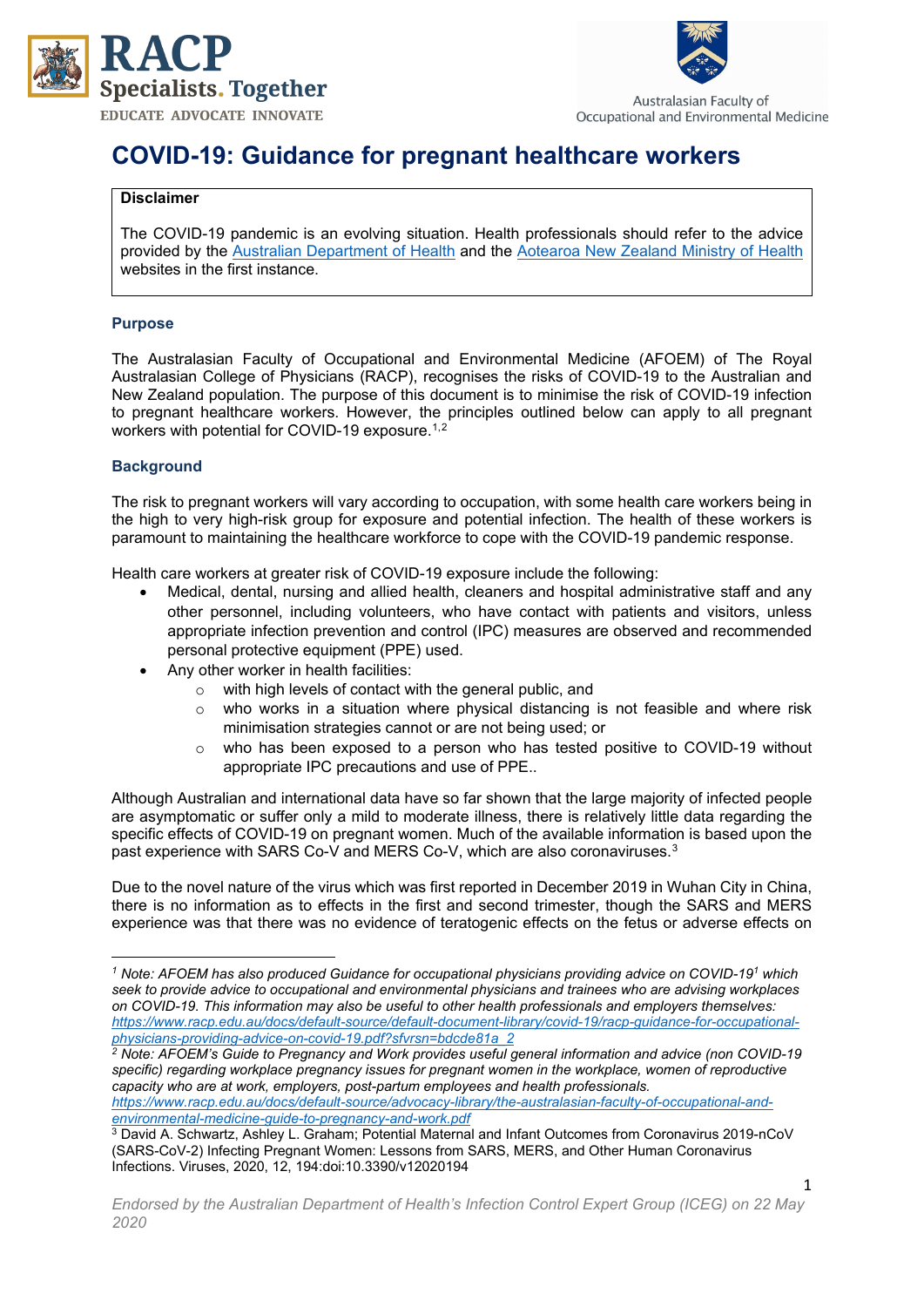children. The experience to date for COVID-19 appears to be following a similar pattern to these two coronaviruses.

The Royal Australian and New Zealand College of Obstetrics and Gynaecology (RANZCOG) has published advice and information for pregnant women and their families on COVID-19[4,](#page-1-0) and advice for pregnant health care workers.[5](#page-1-1) There are links to this advice in the resources section at the end of this document. This advice states that pregnant women do not appear to be more severely unwell if they develop COVID-19 than the general population, and that the illness is mild to moderate for the majority of pregnant women. RANZCOG also advises that "women are potentially at increased risk of complications from any respiratory disease due to the physiological changes that occur in pregnancy", these include reduced lung function, increased oxygen consumption and changed immunity. <sup>[6](#page-1-2)</sup> Based on the information currently available, the timing and mode of delivery should proceed according to maternal clinical conditions or obstetric factors as usual.

The risk of transmission from mother to baby is very low, and there is no evidence of an increased risk of miscarriage, or harm to the baby. Breastfeeding is safe and babies who develop COVID-19 infection usually recover quickly.

## **Workplace and exposure risks**

Employers have a responsibility to provide a safe work environment for all their workers and to minimise exposure risks. Guidance on providing a safe work environment during the COVID-19 pandemic can be obtained from the Worksafe Australia and Aotearoa New Zealand Worksafe's websites: <https://www.safeworkaustralia.gov.au/covid-19-information-workplaces> and [https://worksafe.govt.nz/.](https://worksafe.govt.nz/)

The cornerstone of protection for all healthcare workers, including pregnant women, is based on a risk assessment of the individual's work environment and the job tasks and duties combined with a hierarchy of organisational and individual infection prevention and control measures as shown in the figure below.



**Source:** Image reproduced from the Australian Government Department of Health website<sup>[7](#page-1-3)</sup>

 $\mathfrak{p}$ 

<span id="page-1-1"></span><span id="page-1-0"></span><sup>4</sup> The Royal Australian and New Zealand College of Obstetricians and Gynaecologists (29 March 2020), Advice and information on Coronavirus (COVID-19)[, https://ranzcog.edu.au/statements-guidelines/covid-19-statement](https://ranzcog.edu.au/statements-guidelines/covid-19-statement) <sup>5</sup> The Royal Australian and New Zealand College of Obstetricians and Gynaecologists (25 March 2020), COVID-19 and pregnant health care workers and other at-risk workers: [https://ranzcog.edu.au/news/covid-19-and](https://ranzcog.edu.au/news/covid-19-and-pregnant-health-care-workers)[pregnant-health-care-workers](https://ranzcog.edu.au/news/covid-19-and-pregnant-health-care-workers)

<span id="page-1-2"></span><sup>&</sup>lt;sup>6</sup> The Royal Australian and New Zealand College of Obstetricians and Gynaecologists (25 March 2020), COVID-19 and pregnant health care workers and other at-risk workers: [https://ranzcog.edu.au/news/covid-19-and](https://ranzcog.edu.au/news/covid-19-and-pregnant-health-care-workers)[pregnant-health-care-workers](https://ranzcog.edu.au/news/covid-19-and-pregnant-health-care-workers)<br>
Thttps://www.

<span id="page-1-3"></span><sup>7</sup> [https://www.health.gov.au/news/australian-health-protection-principal-committee-ahppc-coronavirus-covid-19](https://www.health.gov.au/news/australian-health-protection-principal-committee-ahppc-coronavirus-covid-19-statements-on-24-april-2020#statement-on-the-use-of-ppe-in-hospital-with-patients-with-covid19) [statements-on-24-april-2020#statement-on-the-use-of-ppe-in-hospital-with-patients-with-covid19](https://www.health.gov.au/news/australian-health-protection-principal-committee-ahppc-coronavirus-covid-19-statements-on-24-april-2020#statement-on-the-use-of-ppe-in-hospital-with-patients-with-covid19)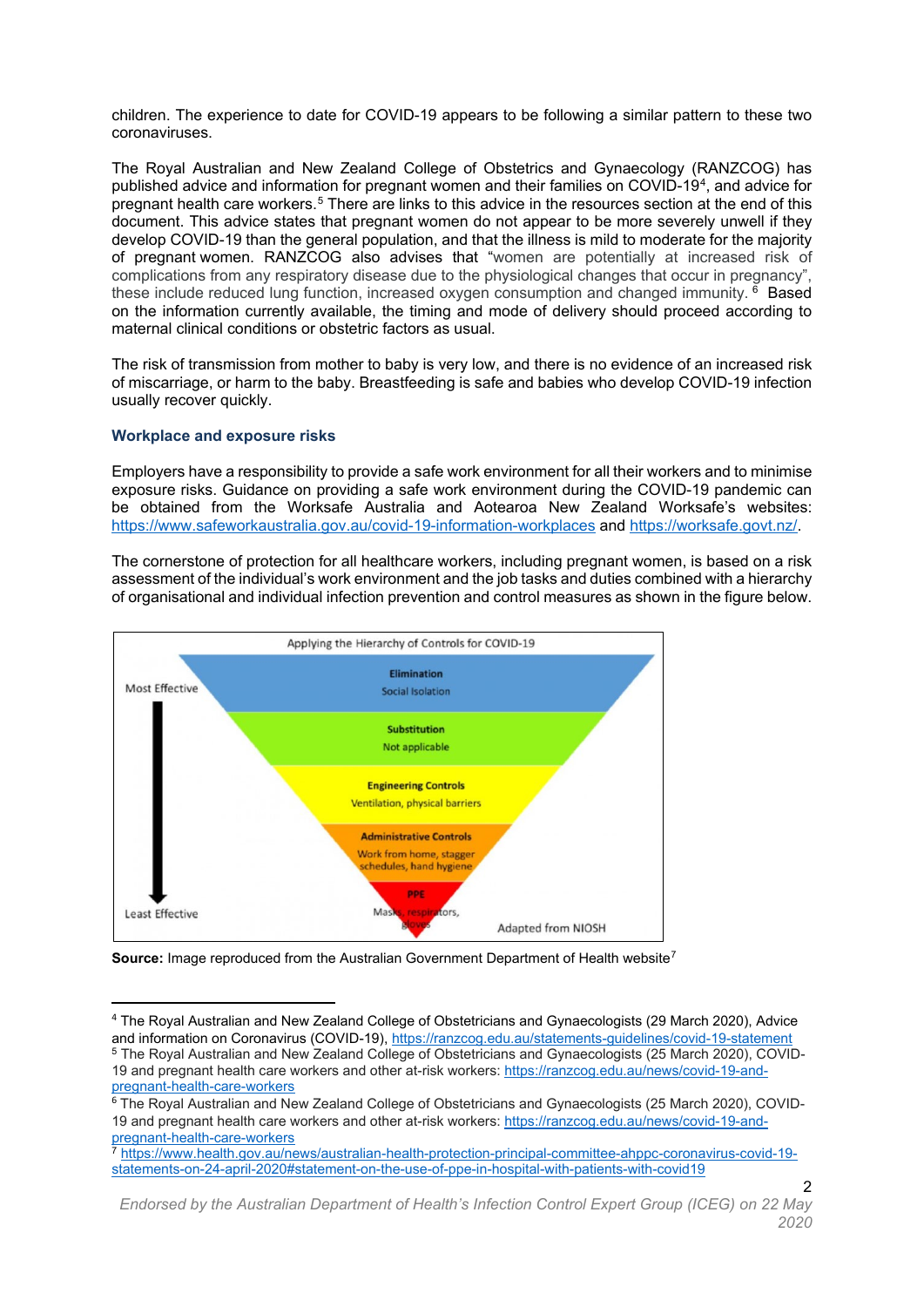Specialist occupational and environmental physicians are best placed to undertake risk assessments and would do so in collaboration with general practitioners, obstetricians, other relevant health practitioners caring for the pregnant worker as well as employers.

**In the current context of the COVID-19 pandemic, we support RANZCOG's recommendation that, "where possible, pregnant health care workers be allocated to patients, and duties that have reduced exposure to patients with, or suspected to have, COVID-19 infection" and that "all personnel should observe strict hygiene protocols and have full access to Personal Protective Equipment (PPE)".[8,](#page-2-0)[9](#page-2-1) We also support RANZCOG's statement that "urges employers to be sensitive to the fact that pregnant women are, appropriately, often anxious about their own health and protective of their unborn baby" and that employers should consider reallocation to lower-risk duties, working from home or leave of absence." [10](#page-2-2)**

## **Respond to changing circumstances**

Information about the COVID-19 pandemic changes rapidly. It is vital that employers and clinical leads remain up-to-date and access timely and accurate health advice from trusted sources such as those listed at the end of this document.

There must be clear communication between all levels of the organisation with consistent information. Employers and clinical leaders in health care must adapt to the changing circumstances and show compassion to and reassure pregnant women under trying and unpredictable circumstances. This will be vital in the future as further widespread disruption will occur and at this stage there is no clear evidence as to how long that disruption will continue. Advice may be sought from specialist occupational and environmental physicians when appropriate.

#### **Authority**

The information has been provided by specialist occupational and environmental physicians from the Australasian Faculty of Occupational and Environmental Medicine (AFOEM) of The Royal Australian College of Physicians (RACP). The advice has been reviewed and endorsed by the COVID-19 Expert Clinical Reference Group of the RACP which includes specialists in infectious disease, respiratory medicine, geriatrics, public health and occupational and environmental medicine.

#### **Feedback**

Comments, questions or feedback may be emailed to [afoem@racp.edu.au.](mailto:afoem@racp.edu.au) *Please include the word COVID-19 in the subject line of any emails.* 

3

<span id="page-2-0"></span><sup>8</sup> The Royal Australian and New Zealand College of Obstetricians and Gynaecologists (25 March 2020), COVID-19 and pregnant health care workers and other at-risk workers: [https://ranzcog.edu.au/news/covid-19-and](https://ranzcog.edu.au/news/covid-19-and-pregnant-health-care-workers)[pregnant-health-care-workers](https://ranzcog.edu.au/news/covid-19-and-pregnant-health-care-workers)

<span id="page-2-1"></span> $^9$  For information on which PPE to use and how to use it, please refer to advice from the Australian Department of Health: [https://www.health.gov.au/news/australian-health-protection-principal-committee-ahppc-coronavirus](https://www.health.gov.au/news/australian-health-protection-principal-committee-ahppc-coronavirus-covid-19-statements-on-24-april-2020#statement-on-the-use-of-ppe-in-hospital-with-patients-with-covid19)[covid-19-statements-on-24-april-2020#statement-on-the-use-of-ppe-in-hospital-with-patients-with-covid19](https://www.health.gov.au/news/australian-health-protection-principal-committee-ahppc-coronavirus-covid-19-statements-on-24-april-2020#statement-on-the-use-of-ppe-in-hospital-with-patients-with-covid19) and [https://www.health.gov.au/sites/default/files/documents/2020/04/guidance-on-the-use-of-personal-protective](https://www.health.gov.au/sites/default/files/documents/2020/04/guidance-on-the-use-of-personal-protective-equipment-ppe-in-hospitals-during-the-covid-19-outbreak.pdf)[equipment-ppe-in-hospitals-during-the-covid-19-outbreak.pdf](https://www.health.gov.au/sites/default/files/documents/2020/04/guidance-on-the-use-of-personal-protective-equipment-ppe-in-hospitals-during-the-covid-19-outbreak.pdf) and to the Aotearoa New Zealand Ministry of Health website page on Personal protective equipment use in health care[: https://www.health.govt.nz/our](https://www.health.govt.nz/our-work/diseases-and-conditions/covid-19-novel-coronavirus/covid-19-novel-coronavirus-information-specific-audiences/covid-19-advice-essential-workers-including-personal-protective-equipment/personal-protective-equipment-use-health-care)[work/diseases-and-conditions/covid-19-novel-coronavirus/covid-19-novel-coronavirus-information-specific](https://www.health.govt.nz/our-work/diseases-and-conditions/covid-19-novel-coronavirus/covid-19-novel-coronavirus-information-specific-audiences/covid-19-advice-essential-workers-including-personal-protective-equipment/personal-protective-equipment-use-health-care)[audiences/covid-19-advice-essential-workers-including-personal-protective-equipment/personal-protective](https://www.health.govt.nz/our-work/diseases-and-conditions/covid-19-novel-coronavirus/covid-19-novel-coronavirus-information-specific-audiences/covid-19-advice-essential-workers-including-personal-protective-equipment/personal-protective-equipment-use-health-care)[equipment-use-health-care](https://www.health.govt.nz/our-work/diseases-and-conditions/covid-19-novel-coronavirus/covid-19-novel-coronavirus-information-specific-audiences/covid-19-advice-essential-workers-including-personal-protective-equipment/personal-protective-equipment-use-health-care)

<span id="page-2-2"></span><sup>&</sup>lt;sup>10</sup> The Royal Australian and New Zealand College of Obstetricians and Gynaecologists (25 March 2020), COVID-19 and pregnant health care workers and other at-risk workers: [https://ranzcog.edu.au/news/covid-19-and](https://ranzcog.edu.au/news/covid-19-and-pregnant-health-care-workers)[pregnant-health-care-workers](https://ranzcog.edu.au/news/covid-19-and-pregnant-health-care-workers)